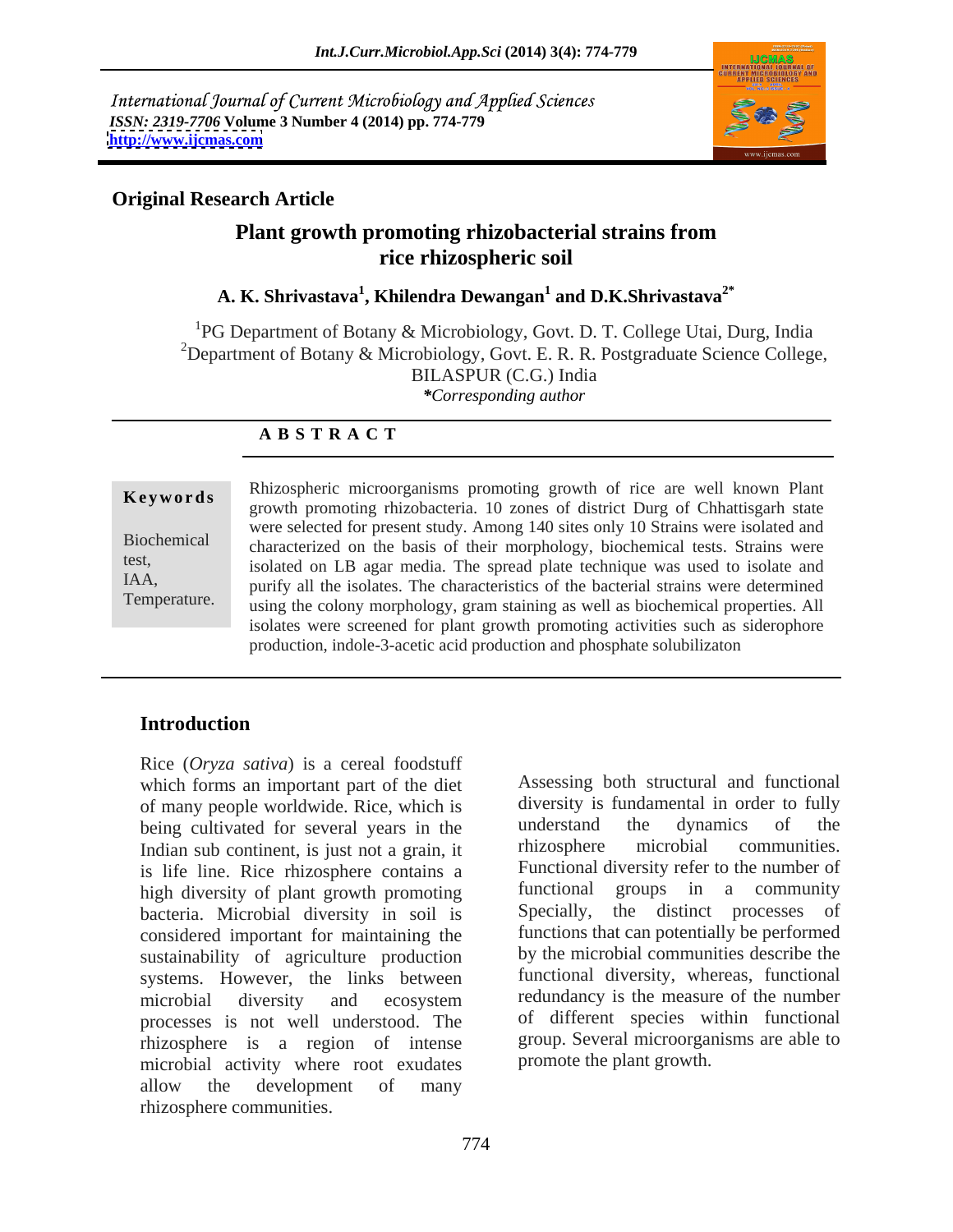# **Sample collection and isolation of**

10 distantly located zones or villages of bacterial coloni<br>rice fields were selected from Durg 48 hour at 28.c rice fields were selected from Durg 48 hour at 28.c districts of Chhattisgarh state India, 14<br>locations were marked for this study **Phosphate solubilisation** locations were marked for this study. rhizospheric soil were collected in a sterilized polythene bags and brought immediately to laboratory for isolation of PGPR. bacterial colonies on the Pikovskaya agar

### **Isolation enumeration of Rhizobacteria from rice plant root**

rhizosphere soil of rice filed of district Durg. To estimate the no. of soil were removed from the culture medium by microflora using the nour plate methods centrifugation at 8000xRPM for 10min. microflora using the pour plate methods and triplicate samples of 1gm. Soil, and an

The culture of 10 isolates were streaked on LB agar plates and incubated at 10, 20, **Results and Discussion** 28, 37 and 45°C. The change in growth

- 
- 
- (iii) **Urease test**

### **Materials and Methods** Plant growth promoting mechanism<br>Siderophore assay **Plant growth promoting mechanism Siderophore assay**

**bacteria** Siderophore was detected by the formation of orange halos surrounding bacterial colonies on CAS agar plates after 48 hour at 28.c

### **Phosphate solubilisation**

Phosphate solubilisation detected by formation of transparent halos surrounding after 72 hours incubation at 28.c

### **IAA**

Bacterial isolates were isolated from the Bacterial cultures were incubated in Luria appropriate dilutions. with 2ml. of salkowaski's regent (4.5 gm. **Growth under different temperature incubated** at room **temperature** in the dark **conditions** for 30 min. and take absorbance at Bacterial cultures were incubated in Luria Bertani broth at 28°C. The bacterial cells were removed from the culture medium by centrifugation at 8000xRPM for 10min. 1ml of supernatant was mixed vigorously Of Fecl3 per liter in 10.8 M H2So4) and incubated at room temperature in the dark 530nm.

### **Results and Discussion**

and colour was observed and recorded Out of 140 collected samples from ten after 3 days of incubation. sites at total Ten bacterial isolates were **Biochemical characterization** soils of rice field (Table 1). They were<br>designated as As shown in Table 2, the<br>The biochemical characterization of all the morphological characteristics of PGPR 10 isolates of PGPR were essentially done isolates widely varied.. All the isolates as per the procedure outlined in Dubey produced round shaped and raised colonies R.C. and Maheshwari D.K.(2006). The having smooth shiny surface with smooth test conducted is detailed below. margin. They differed in colour but all (i) **Amylase test** Diameter of the colonies of isolates varied (ii) **Catalase test** successfully isolated from the rhizosphere soils of rice field (Table 1). They were designated as As shown in Table 2, the morphological characteristics of PGPR were odour less. No pigmentation was observed in the colonies of LB agar plates. from 0.2 to 2 mm.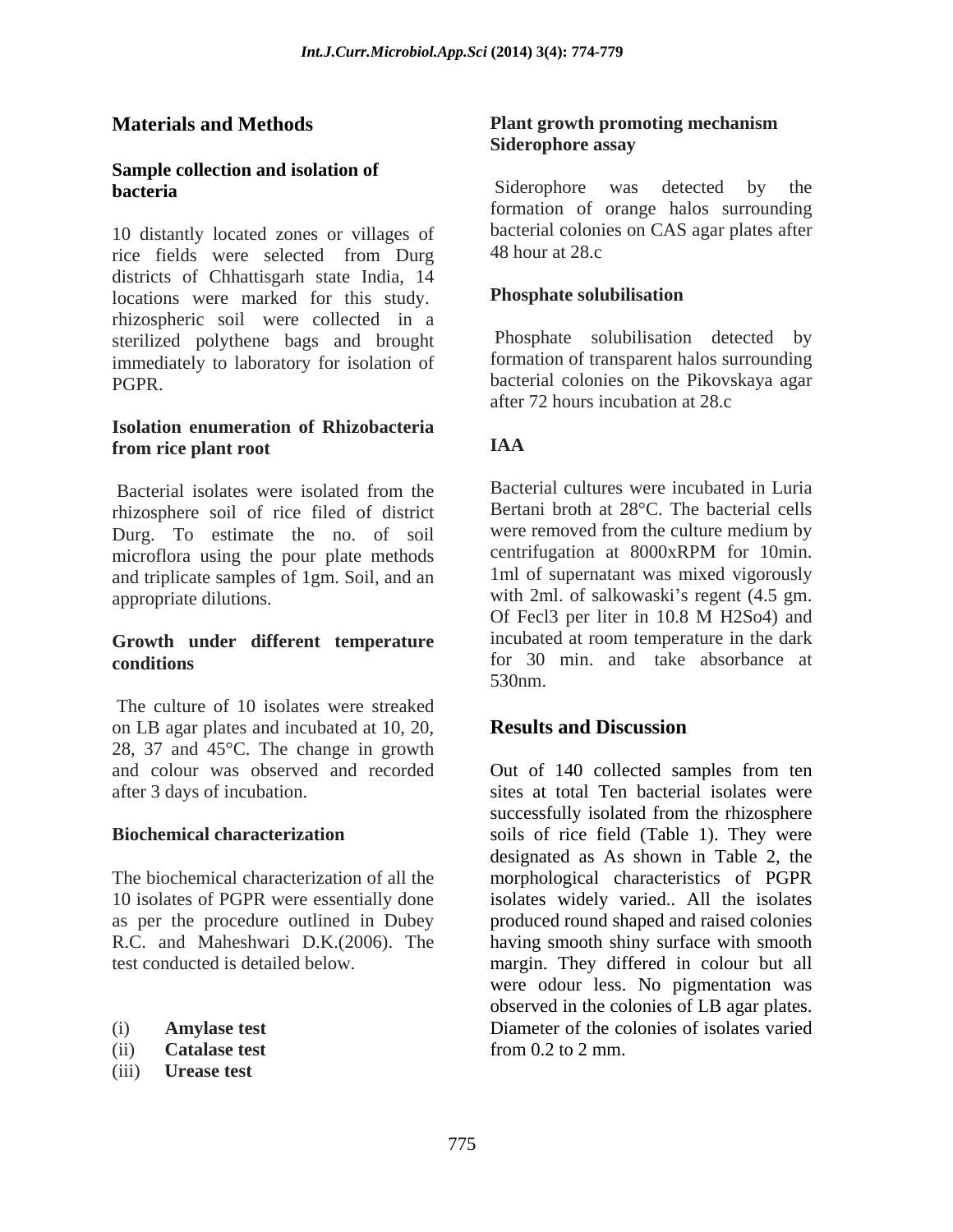| <b>S.No.</b>    | <b>Location of</b><br>rhizospheric<br>soil | pH of the<br>rice<br>field water | Soil         |
|-----------------|--------------------------------------------|----------------------------------|--------------|
|                 | Utai                                       | 5.7                              | Loam +clay   |
| $\overline{2}$  | Machandur                                  | 5.9                              | Loam +clay   |
| $\mathfrak{Z}$  | Khopli                                     | 6.1                              | Loam +clay   |
| 4               | Selud                                      | 6.4                              | Loam +clay   |
| $5\overline{)}$ | Patan                                      | 6.2                              | Loam +clay   |
| 6               | Dhamdha                                    | 5.6                              | Loam +clay   |
| $\mathbf{\tau}$ | Dhaur                                      | 6.9                              | Loam +clay   |
| 8               | Jamgaon                                    | 6.4                              | $Loam +clay$ |
| 9               | Nagpura                                    | 5.4                              | Loam +clay   |
| 10              | Kumhari                                    | 5.8                              | $Loam +clay$ |

**Table.1** Location of rhizospheric soil

**Table.2** Morphological characteristics of PGPR isolate

| <b>Isolate</b> | <b>Shape</b>    | <b>Size</b><br>(mm) | <b>Elevation</b> Surface   Margin |                 |        | Colour               | Odour    | Pigmentation |
|----------------|-----------------|---------------------|-----------------------------------|-----------------|--------|----------------------|----------|--------------|
| AK1            | Round           | $0.2 -$<br>0.9      | Raised                            | Smooth<br>shiny | Smooth | Off<br>whitish       | odorless | none         |
|                | $AK2$ Irregular | $0.8 -$<br>1.0      | depressed                         | Smooth<br>shiny | Smooth | Off<br>whitish       | odorless | none         |
| AK3            | Round           | $0.8 -$<br>1.2      | Round                             | Smooth<br>shiny | Smooth | Brownish             | odorless | none         |
| AK4            | Round           | $0.9 -$<br>1.4      | Round                             | Smooth<br>shiny | Smooth | Yolk<br><b>Brown</b> | odorless | none         |
| AK5            | Round           | $1.2 -$<br>1.7      | Round                             | Smooth<br>shiny | Smooth | Brownish             | odorless | none         |
| AK6            | Round           | $1.6 -$<br>1.8      | Round                             | Smooth<br>shiny | Smooth | Yellowish            | odorless | none         |
| AK7            | Round           | $1.5 -$<br>1.7      | Round                             | Smooth<br>shiny | Smooth | Yolk<br>yellowish    | odorless | none         |
|                | AK8 Round       | $1.7 -$<br>2.0      | Round                             | Smooth<br>shiny | Smooth | Whitish              | odorless | none         |
| AK9            | Round           | $1.4 -$<br>1.7      | Round                             | Smooth<br>shiny | Smooth | yellowish doorless   |          | none         |
|                | AK10 Round      | $1.3 -$<br>1.8      | Round                             | Smooth<br>shiny | Smooth | Off white $\vert$    | odorless | none         |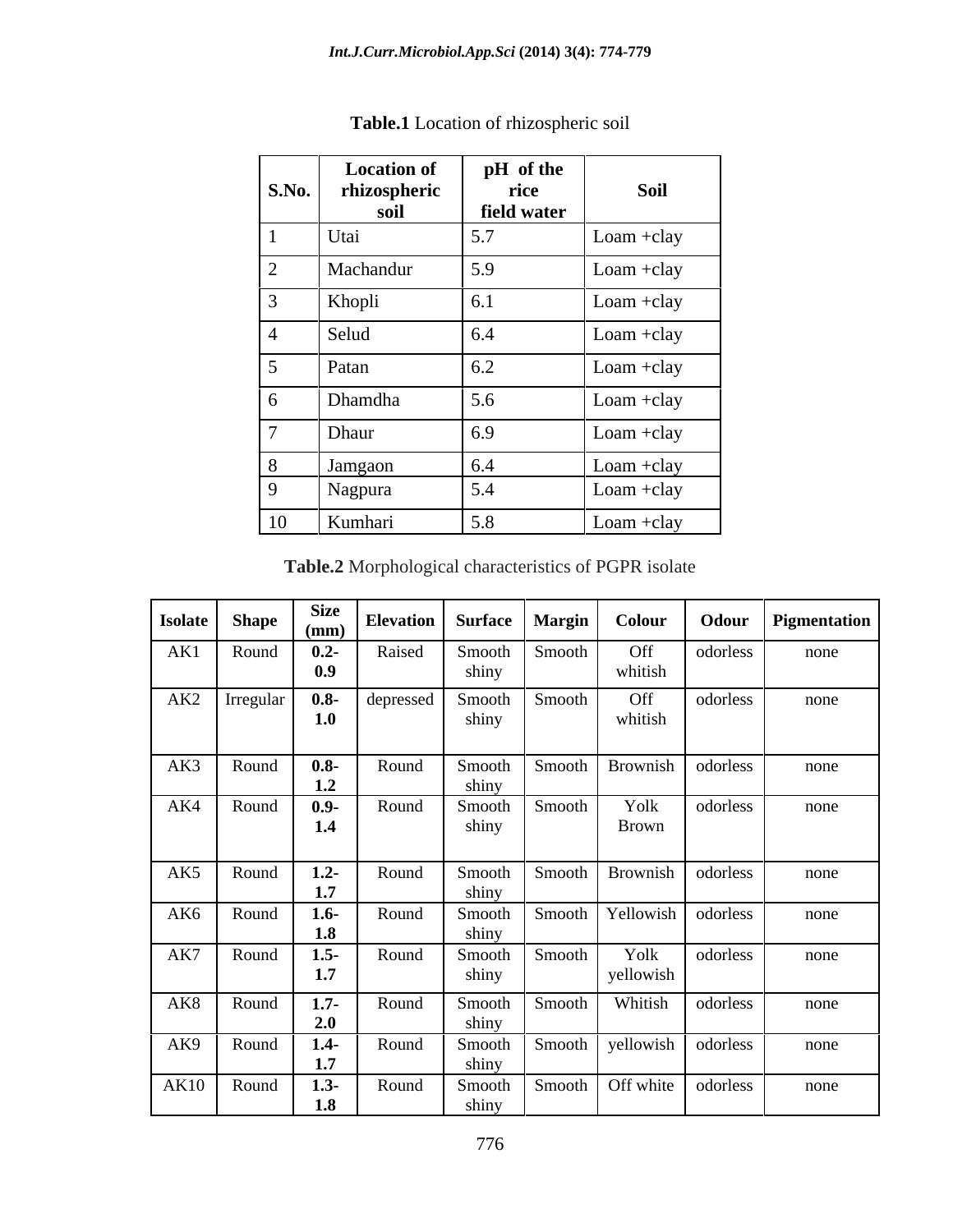### *Int.J.Curr.Microbiol.App.Sci* **(2014) 3(4): 774-779**

| Isolate | <b>Cell shape</b>  | <b>MOTALITY</b> | <b>Gram Stain</b> |
|---------|--------------------|-----------------|-------------------|
| AK1     | <b>ROD</b>         | Motile          | Gram (-)ve        |
| AK2     | <b>ELLIPSOIDAL</b> | Motile          | Gram (-) ve       |
| AK3     | <b>ROD</b>         | Motile          | Gram (-) ve       |
| AK4     | <b>ROD</b>         | Motile          | Gram (-) ve       |
| AK5     | ELLIPSOIDAL        | Motile          |                   |

### **Table.3** Characteristics of bacteria

### **Table.4** Growth on different temperature

|                 |  | Isolate $5^{\circ}$ C   10 <sup>°</sup> C   15 <sup>°</sup> C   20 <sup>°</sup> C   25 <sup>°</sup> C   30 <sup>°</sup> C   35 <sup>°</sup> C   40 <sup>°</sup> C   45 <sup>°</sup> C   50 <sup>°</sup> C |  |  |            |  |
|-----------------|--|-----------------------------------------------------------------------------------------------------------------------------------------------------------------------------------------------------------|--|--|------------|--|
| AK1             |  | $\sim$ $\sim$ $\sim$                                                                                                                                                                                      |  |  | $\sim$ $-$ |  |
| AK2             |  |                                                                                                                                                                                                           |  |  |            |  |
| AK3             |  |                                                                                                                                                                                                           |  |  |            |  |
| AK4             |  |                                                                                                                                                                                                           |  |  |            |  |
| AK5             |  |                                                                                                                                                                                                           |  |  |            |  |
| AK <sub>6</sub> |  |                                                                                                                                                                                                           |  |  |            |  |
| AK7             |  |                                                                                                                                                                                                           |  |  |            |  |
| AK8             |  |                                                                                                                                                                                                           |  |  |            |  |
| AK9             |  |                                                                                                                                                                                                           |  |  |            |  |
| Ak10            |  |                                                                                                                                                                                                           |  |  |            |  |

**Table.5** Characteristics of PGPR isolates

| <b>Isolate</b>                                | <b>IAA</b>               | <b>Phosphate</b>         | Siderophore              |
|-----------------------------------------------|--------------------------|--------------------------|--------------------------|
|                                               | Production               | solubilization           | Production               |
| AK1                                           | $\sim$                   | $\sim$                   | $\sim$                   |
| AK <sub>2</sub>                               | $\sim$ $-$               | $\sim$                   |                          |
| AK3                                           | $\overline{\phantom{0}}$ |                          |                          |
| AK4                                           |                          |                          | $\overline{\phantom{0}}$ |
| AK5                                           |                          |                          |                          |
| AK6                                           |                          |                          |                          |
| AK7                                           |                          | $\sim$ $\sim$            |                          |
| AK8                                           |                          |                          |                          |
| AK9                                           |                          | $\overline{\phantom{0}}$ | $\overline{\phantom{0}}$ |
| $\overbrace{\hspace{25mm}}^{}$<br><b>AK10</b> |                          |                          | $\overline{\phantom{0}}$ |

Microscopic observations were performed isolates were motile and gram negative in to investigate the some characteristics of reaction. It was also noted that the growth PGPR isolates such as shape, gram of isolates on LB agar plates varied in reaction and motility (Table 3). Eight temperature (Table 4). The growth of all isolates were rod shaped while AK2 and isolates was good in the temperature AK5 showed ellipsoidal shape. All the ranges of 20 to 30°C. In addition, AK3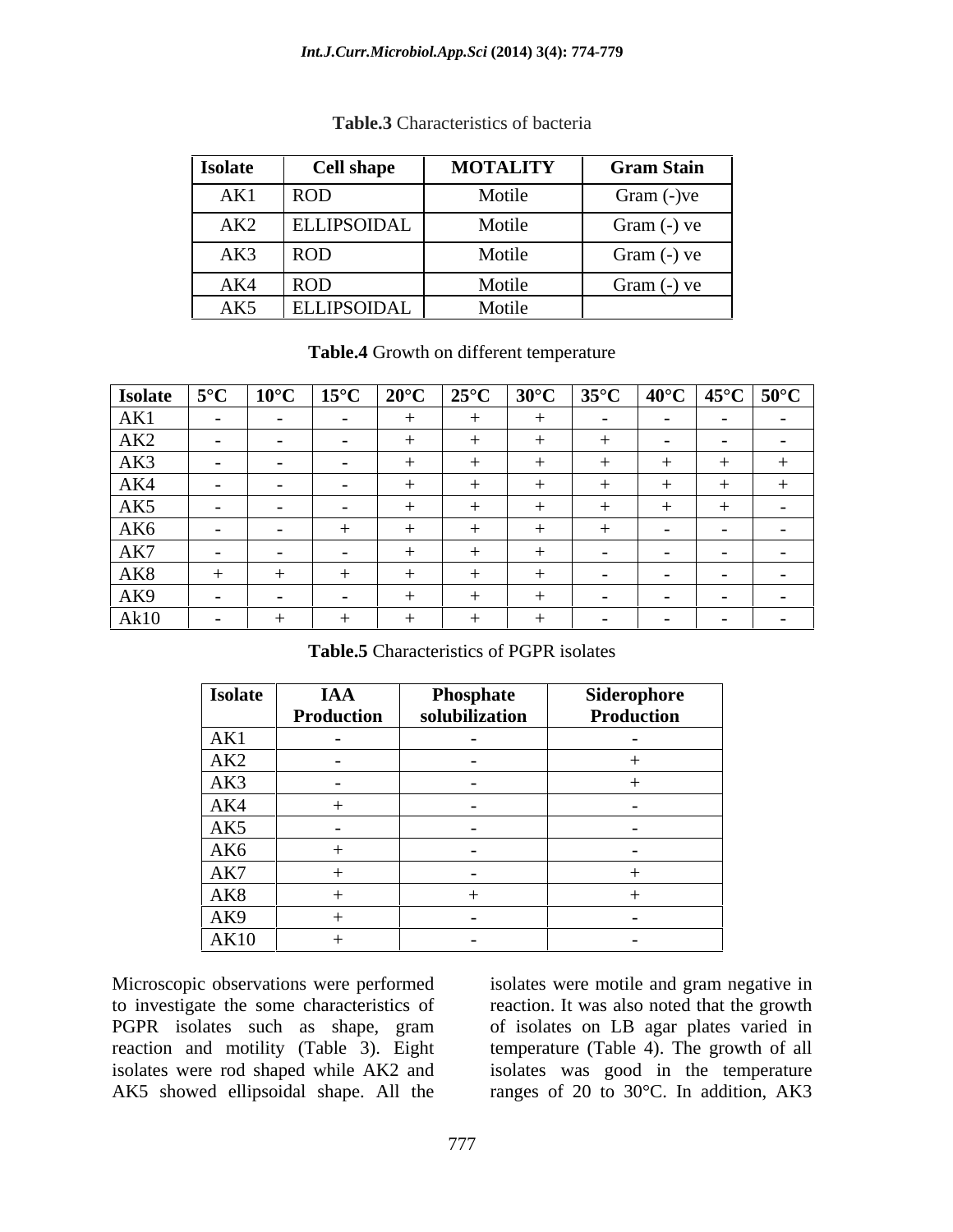We investigated the IAA production, AK4, AK6, AK7, AK8, AK9 and AK10

PGPR colonize plant roots and exert development by a wide variety of because bacteria need to establish itself in was positive for both phosphorus may function as important signal molecule Ten isolates, six isolates are positive for solubilization of phosphorus, and AK8, AK9 and AK10. improving growth of plants.

Phosphorus is one of the major nutrients, **References** second only to nitrogen in requirement for plants. Most of phosphorus in soil is present in the form of insoluble solubilizing microorganisms on phosphates and cannot be utilized by the plants. The ability of bacteria to solubilize mineral phosphates has been of interest to agricultural microbiologists as it can enhance the availability of phosphorus and iron for plant growth. PGPR have been 2008. Screening of free-living shown to solubilize precipitated  $\frac{2000}{\text{phig}}$  between  $\frac{1}{\text{phig}}$ phosphates and enhance phosphate measurements activities availability to rice that represent a possible mechanism of plant growth promotion under field conditions. In our experiments,

and AK4 isolates were found to grow at only AK8 isolate was able to solubilize 50°C. phosphate in the rhizosphere soil. phosphorus solubilisation and siderophore medium producer of IAA. It is important production of PGPR isolates. Isolates to note that several phosphate-solubilizing induced the production of IAA. Isolates not usually high enough to compete with AK8 was found to be good producers of other bacteria commonly established in the IAA. On the contrary, AK1, AK2, AK3 rhizosphere. A large body of evidence was found to be weak producer. On the suggests that PGPR enhance the growth, other hand, only AK8 isolate had ability to seed emergence and crop yield, and solubilize the phosphorus and AK2, AK3, contribute to the protection of plants AK7 and AK8 can produce Siderophore against certain pathogens and pests. Ten (Table 5). isolates, two isolatesAK8 and AK5 beneficial effects on plant growth and seed germination and growth of seedlings mechanisms. To be an effective PGPR, to increment of seed germination and bacteria must be able to colonize roots growth of seedlings by isolate AK8 , it the rhizosphere at population densities solubilization and IAA production. These sufficient to produce the beneficial effects. results suggest that the increased growth IAA, a member of the group of of rice seedlings by application of PGPR is phytohormones, is generally considered to probably due to induction of IAA be the most important native auxin. IAA production and phosphorus solubilization. in the regulation of plant development. are able to induce the production of IAA, IAA production viz. AK4, AK6, AK7, resistance to pathogens and pests, thereby Furthermore, this isolate was found to be bacilli occur in soil. But their numbers are showed better performances in aspects of with IAA production (Table 5). In addition was positive for both phosphorus Taken together, results suggest that PGPR solubilization of phosphorus, and

## **References**

- Afzal, A. Ashraf, M. Asad, S. A. and Farooq, M. 2005. Effect of phosphate solubilizing microorganisms on phosphorus uptake, yield and yield traits of wheat (*Triticum aestivum* L.) in rainfed area. Int. J. Agric. Biol, Vol.7 (2): 207-209.
- Ahmad, F., I. Ahmad and Khan, M. S. 2008. Screening of free-living rhizospheric bacteria for their multiple plant growth promoting activities. Microbiol. Res. 63: 173-181.
- Compant, S., C. Clément and Sessitsch, A. 2010. Plant growth-promoting bacteria